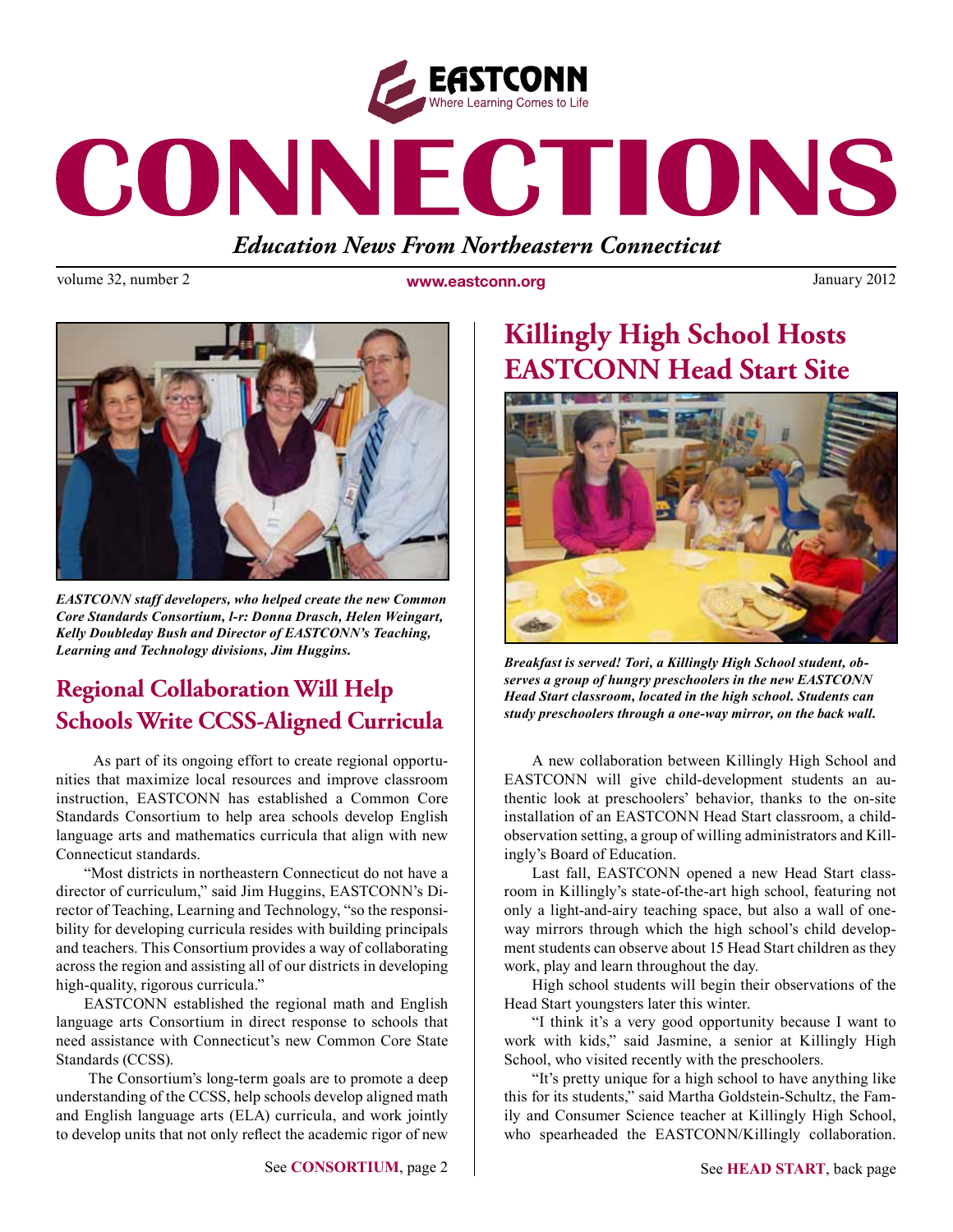## **View the EASTCONN Calendar at <www.eastconn.org> and Click on "Workshops, Events & Classes"**

#### **CONSORTIUM**, from page 1

state standards, but also include the necessary assessments and instructional strategy support.

Franklin is among the dozen-plus districts that have joined the EASTCONN Consortium.

"We're excited to collaborate with other schools along this arduous yet essential journey," said Chris Hempel, principal at Franklin Elementary School. As in other small districts, Hempel and district staff are responsible for writing Franklin's new curriculum.

Participating districts will be asked to assign staff to Consortium work teams, either for math or ELA; teams will be tasked with creating different aspects of the state-aligned curricula. The Consortium will be organized into grade-level clusters for both math and English language arts, for preK-2; grades 3-5; grades 6-8; and grades 9-12.

Curriculum writing will begin this summer. Consortium members will receive all curriculum materials developed by work teams and EASTCONN will offer professional development to support districts' implementation of the new curricula.

"Our region has a long history of collaborating on highquality projects, so it makes perfect sense during tough economic times that our northeastern Connecticut districts would collaborate like this as they pursue excellence in the classroom," said EASTCONN Executive Director Paula M. Colen.

Districts may join either the English Language Arts Consortium or the Mathematics Consortium, or both. Cost, professional development slots and levels of participation are determined by district size.

For more information, contact EASTCONN's Jim Huggins at 860-455-1569, or at [jhuggins@eastconn.org.](mailto:jhuggins%40eastconn.org?subject=)

 $\circledast$   $\circledast$ 

### **Progress on NE CT Regional Health Insurance Collaborative Continues**

In mid-December, the results of a recent data collection from 21 school districts and municipalities were presented as 60 representatives from northeastern Connecticut continued discussing a proposed regional health insurance collaborative. The meeting took place at EASTCONN, Hampton.

 An insurance consulting frm retained by EASTCONN had done a preliminary cost-savings analysis for the 21 districts and municipalities that submitted their data; results were shared with the group. They also received the latest draft of proposed bylaws for the health insurance collaborative.

A sub-group met in early January to determine whether or not a collaborative could be in place by July 2012.

The whole group will meet again later this winter to discuss the outcome.

 For more information about the insurance collaborative, contact EASTCONN Chief Financial Officer John Baskowski at 860-455-0707, or at [jbaskowski@eastconn.org](mailto:jbaskowski%40eastconn.org?subject=).

# **New Digs in Willimantic for Adult & Community Education**

EASTCONN's Willimantic-based Adult and Community Services, as well as its Driver Education program, have moved to the Windham Mills facility at 322 Main St., Willimantic.

Located just a few blocks from the former Adult Education site at 10 Valley Street, Windham Mills provides new classrooms, and more up-to-date spaces for EASTCONN's Adult and Community programs. Windham Mills also offers easy access to students and visitors with disabilities.

Adult and Community Education have taken over the offce space in Building 1 that was previously occupied by EASTCONN's Teaching, Learning and Technology divisions; they moved last summer to EASTCONN's new Conference and Meeting Center in Hampton.

For more information, contact EASTCONN Adult and Community Services Director Rich Tariff at 860-455-0707, or at [rtariff@eastconn.org](mailto:rtariff%40eastconn.org?subject=).

## **Hebron, Putnam and Stafford BOEs Shine in Annual CABE Recognition Awards**

 $\circledast$   $\circledast$   $\circledast$ 

Congratulations to Putnam and Stafford boards of education for winning 2011 CABE Board Recognition Awards! Congratulations also go to Hebron's board of education for its 2011 CABE Board of Distinction Award. The CABE awards honor boards of education and superintendents who exhibit the most effective leadership, characterized by their ability to work together as a team. The exemplary work of all three boards was celebrated at the November CABE/CAPSS Convention in Mystic, Conn. CABE stands for the Connecticut Association of Boards of Education; CAPSS is the Connecticut Association of Principals and School Superintendents. To learn more about the CABE awards, visit<www.cabe.org>.

#### $\circledast$   $\circledast$   $\circledast$

#### **Free Civil War Program at EASTCONN on Feb. 13**

 Northeastern Connecticut educators are invited to an EASTCONN Teaching American History program on issues leading to the Civil War on Mon., Feb. 13, 2012, from 4 p.m. to 6:30 p.m., at EASTCONN's Conference and Meeting Center, 376 Hartford Turnpike, Hampton. Central Connecticut State University Associate Professor of History Dr. Matthew Warshauer, who has just published a new book, is guest speaker.

To register, contact EASTCONN's Dan Coughlin, at 860 455-1511, or at [dcoughlin@eastconn.org](mailto:dcoughlin%40eastconn.org?subject=). Snow date: Feb. 14.

#### **EASTCONN** *Connections*  Writer/Editor: Teddie Sleight ~ tsleigh[t@eastconn.org](mailto:tsleight@eastconn.org) Assistant: Cindy Laurendeau  $\sim$  [claurendeau@eastconn.org](mailto:claurendeau@eastconn.org)

**[Communications Department](%20mailto:connections@eastconn.org)** [Dotty Budnick,](mailto:dbudnick@eastconn.org) Director ~ [dbudnick@eastconn.org](http://mailto:dbudnick@eastconn.org)

**EASTCONN Administration** Paula M. Colen, Executive Director

**EASTCONN**, 376 Hartford Turnpike, Hampton, CT 06247, 860-455-0707 FAX: 860-455-0691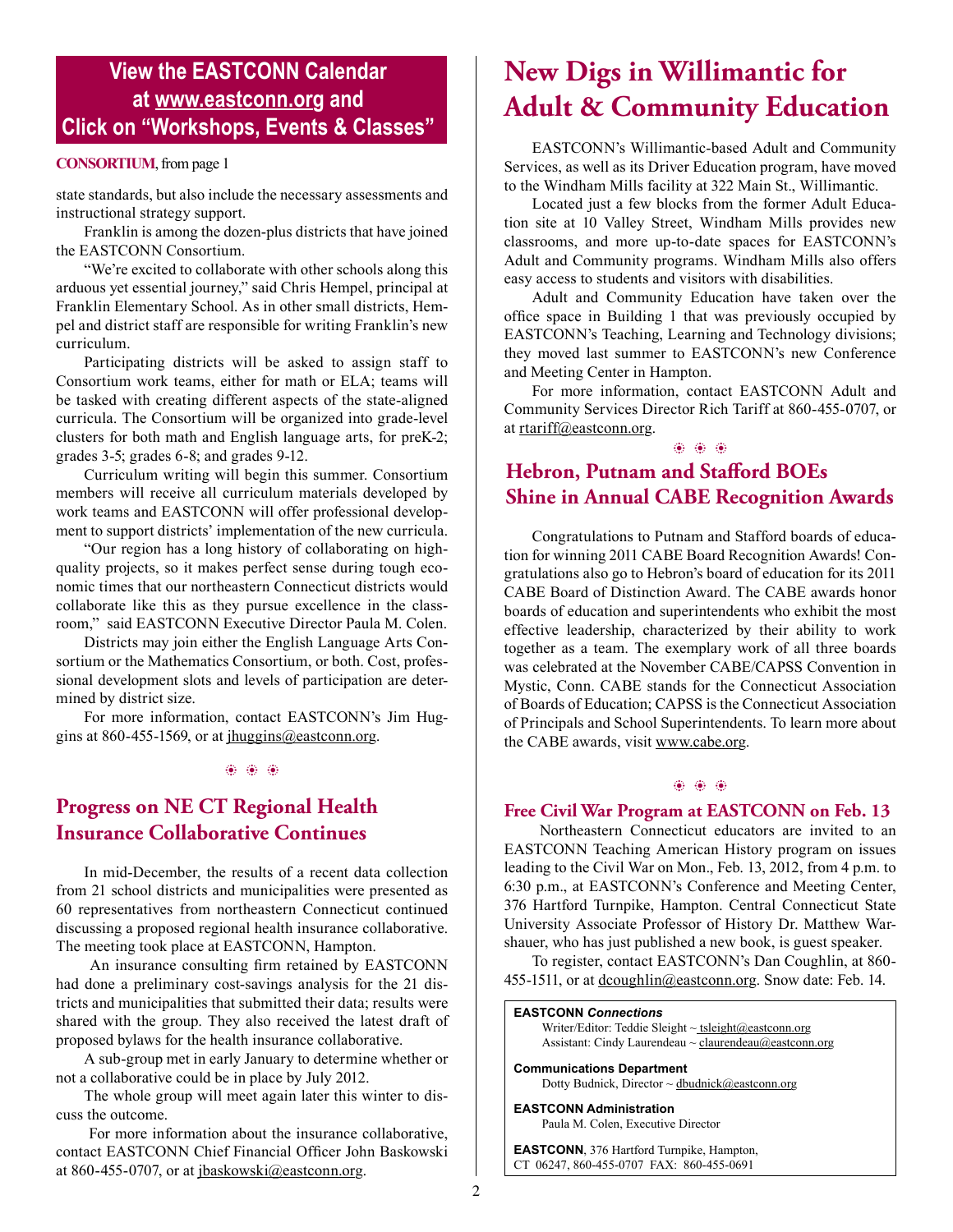## **EASTCONN Professional Notes**



*Maureen Crowley*



*Patrick Bradley*

Director of Planning and Development, and **Patrick Bradley**, an EASTCONN Data Analyst, presented a workshop titled "Data, Data Everywhere . . . " at the annual November CABE/CAPSS Convention in Mystic, Conn. The well-attended presentation featured an online, interactive data dashboard for analysis and reporting purposes; and a practical, low-tech rubric. Crowley and Bradley agreed that either tool works for gathering data. They shared EASTCONN's strategy for gathering information, the Results-Based Accountability rubric, that asks three questions: How much did we do? How well did we do it? And what has been the impact? The routine use of the RBA tool helps educators focus

their attention on outcomes, and in the process increases their understanding of what is working and what needs to be adapted, refned, and improved, if different outcomes are desired. For more information, contact Maureen Crowley at [mcrowley@eastconn.org](mailto:mcrowley%40eastconn.org?subject=).



**Toni Ryan**, EASTCONN's Director of Curriculum, Instruction and Accreditation, successfully defended her doctoral dissertation this fall and was awarded her Ed.D. in Educational Leadership by Central Connecticut State University. Ryan's dissertation, *Consilio et Animis: Tracing a Path to Social Justice Through Classics*, pro-

*Dr. Toni Ryan*

posed critical pedagogy as a platform for education in ancient language, cultures and history, which would illuminate modern concerns of social justice for secondary school students.

 $\circledast$   $\circledast$   $\circledast$ 

#### **Agency's Autism Program Welcomes Dr. Stein**

 EASTCONN's Autism Program welcomes Ravit Stein, Ph.D., BCBA-D, a licensed psychologist with extensive training in applied behavior analysis and evidence-based practice across school and clinical settings. With a Ph.D. in school psychology from Lehigh University, Stein completed her clinical internship at the May Institute in Randolph,



*Dr. Ravit Stein*

Mass., where she provided school and home-based consultation on an individual, whole classroom, or system-wide basis for students with autism spectrum disorders (ASD), learning and/or behavior problems. To learn more, contact Dr. Stein at [rstein@eastconn.org](mailto:rstein%40eastconn.org?subject=).



*ACT audio/video high school students flm a mock accident scene in downtown Willimantic for a Connecticut Department of Motor Vehicles video contest on teen safe driving. Real-life Willimantic emergency crews played their parts in the "crash" aftermath.* 

# **ACT Film Students Create Local Buzz for DMV Contest**

 With a wrecked car in the background and surrounded by emergency vehicles, EASTCONN's ACT flm students recently attracted curiosity seekers and gawking motorists as cameras rolled and local emergency crews played their roles during a video being shot for a teen safe-driving contest.

"These kids are great," said Paul Pedchenko, a paramedic from Windham Hospital who volunteered to play a role in the ACT students' mock crash scene, staged just off Willimantic's Main Street. "ACT students asked us to participate and we're just happy to help."

ACT students collaborated with local officials and emergency responders in the weeks prior to creating and flming the scene for a Connecticut Department of Motor Vehicles video contest. ACT is EASTCONN's Willimantic-based, regional, performing-arts magnet high school.

The DMV has invited Connecticut high school students to enter its fourth annual video contest, which seeks 25-second public service videos promoting teen safety behind the wheel. The student winners, whose schools will split a \$15,000 prize, will be announced next spring; videos will be aired on commercial and cable TV, as well as on Web sites and in theaters.

 Contest entries must illustrate a specifc community effort to help prevent crashes, injuries and deaths among 16- and 17-year-olds. Learn more at [www.ct.gov/teendriving/contest.](www.ct.gov/teendriving/contest)

Film students from EASTCONN's ACT school have entered the DMV video contest for the last three years; ACT is one of only two Connecticut high schools that have each year earned a spot among the top 10. ACT students' DMV video entry from last year, "Just Drive," earned the school a \$500 DMV prize and a Connecticut Association of Boards of Education (CABE) 2011 Excellence in Communications Award.

Several ACT student groups will submit DMV contest videos this year.

To learn more about ACT or its Audio/Video program or the DMV contest, contact ACT Principal Tracy Goodell-Pelletier at 860-465-5636, or at [tpelletier@eastconn.org.](mailto:tpelletier%40eastconn.org?subject=)